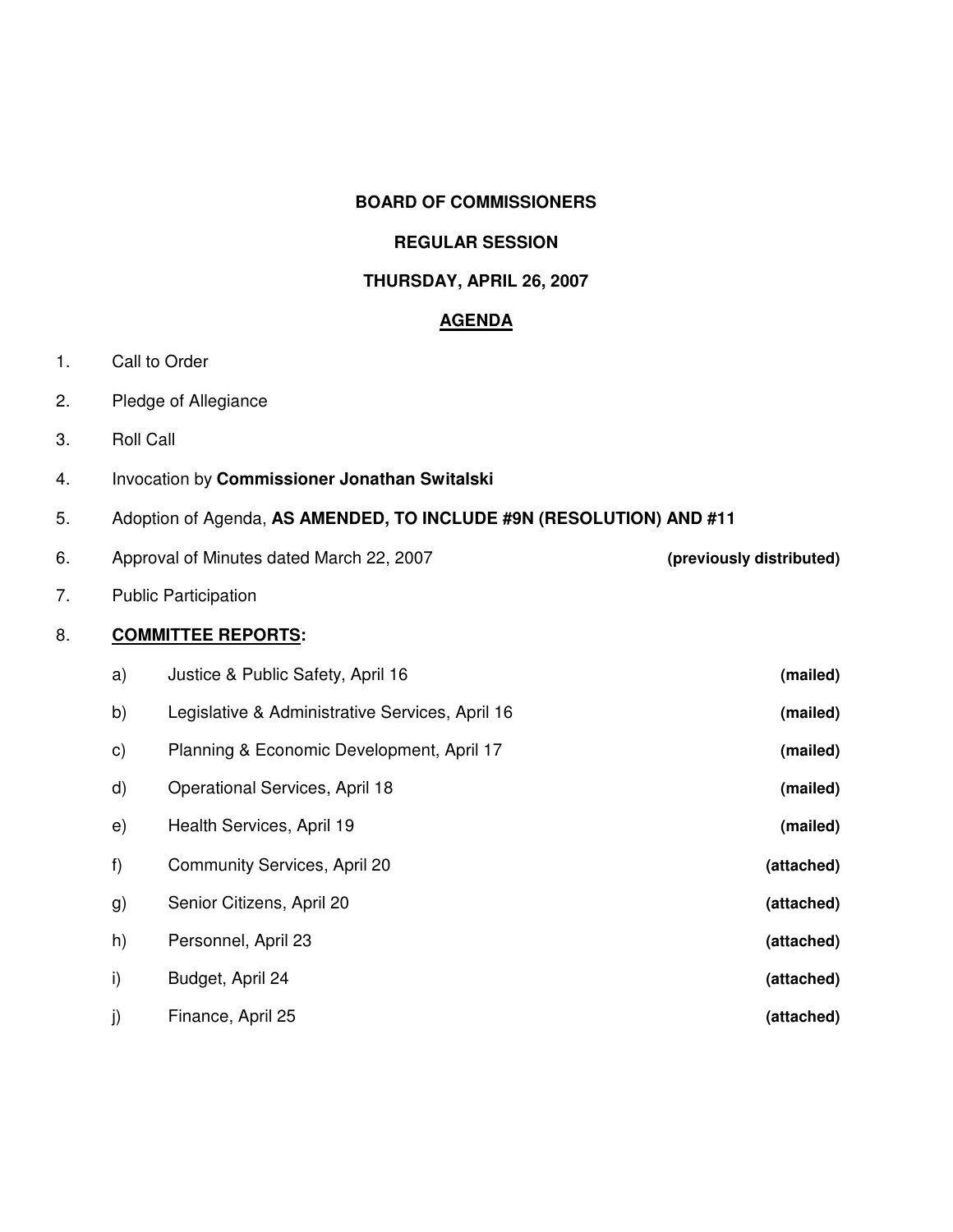### 9. **RESOLUTIONS:**

- a) Commending Yvonne Olmstead, JJC Teacher Retirement (offered by Rengert; recommended by JPS Committee on 4-16-07; copy on file)
- b) Commending Virginia Wood, Richmond High School Teacher Retirement (offered by Rengert; recommended by JPS Committee on 4-16-07; awaiting background information)
- c) Commending Shelby Township Kiwanis 50<sup>th</sup> Anniversary (offered by Lund; recommended by Budget Committee on 4-24-07; awaiting background information)
- d) Honoring Lou Mioduszewski Retirement (offered by Rengert; recommended by Finance Committee on 4-25-07; copy on file)
- e) Commending South River Elementary School Honored as a Michigan Blue Ribbon Exemplary School (offered by Camphous-Peterson; recommended by Finance Committee on 4-25-07; copy on file)
- f) Honoring Karl Mark Pall for His Dedication to Preserving and Teaching Macomb County History (offered by DeSaele; include Brdak, Slinde and Vosburg; recommended by Finance Committee on 4-25-07; copy on file)
- g) Declaring 2007 as the Year of the Child in Michigan (offered by Board Chair; recommended by Finance Committee on 4-25-07; copy on file)
- h) Commending Timothy Wyckstandt Eagle Scout (offered by Slinde; recommended by Finance Committee on 4-25-07; currently being developed)
- i) Commending Edna Rita Presley 90<sup>th</sup> Birthday (offered by Haggerty and Torrice; recommended by Finance Committee on 4-25-07; copy on file)
- j) Proclaiming April 25, 2007 as Start Walking at Work Day in Macomb County (offered by Board Chair; recommended by Finance Committee on 4-25-07; copy on file)
- k) Commending Marvin Al-Khafaji Named as 2007 "Arab American Professional of the Year" (offered by D. Flynn, Mijac and Switalski; recommended by Finance Committee on 4-25-07; copy on file)
- l) Welcoming St. Mary's Assyrian Church to Macomb County (offered by D. Flynn; Bruley and Switalski; recommended by Finance Committee on 4-25-07; copy on file)
- m) Honoring Primary Insurance Agency Group, LLC for Being Recognized as One of Michigan's Best Small Businesses (offered by Vosburg and D. Flynn; currently being developed)
- n) Approving Project Area, Establishing Project District Area and Appointing Two **(attached)** Additional Directors (offered by PED Committee Chair)